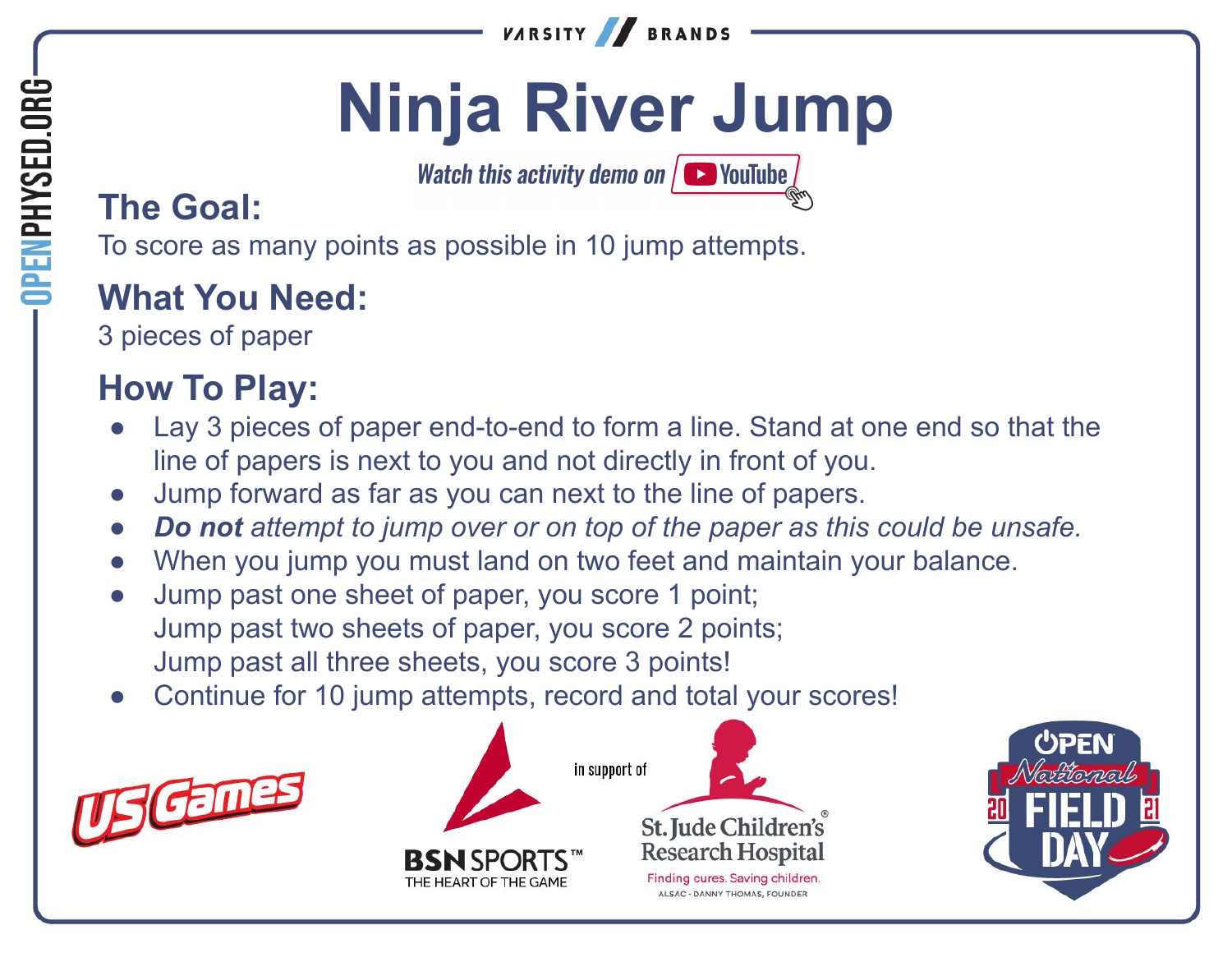

## **Ninja Moves**

Watch this activity demo on  $\sqrt{ }$  VouTube

### **The Goal:**

To complete a sequence of ninja moves as fast as possible.

### **What You Need:**

2 cones (spots or markers), Stopwatch or Timer

### **How To Play:**

- Place cones 5 paces apart. Stand at one cone in a ready position.
- On the start signal, complete the Ninja Moves listed below from one cone to the other. After each movement down and back, move on to the next move. How quickly can you get through the entire list of moves?

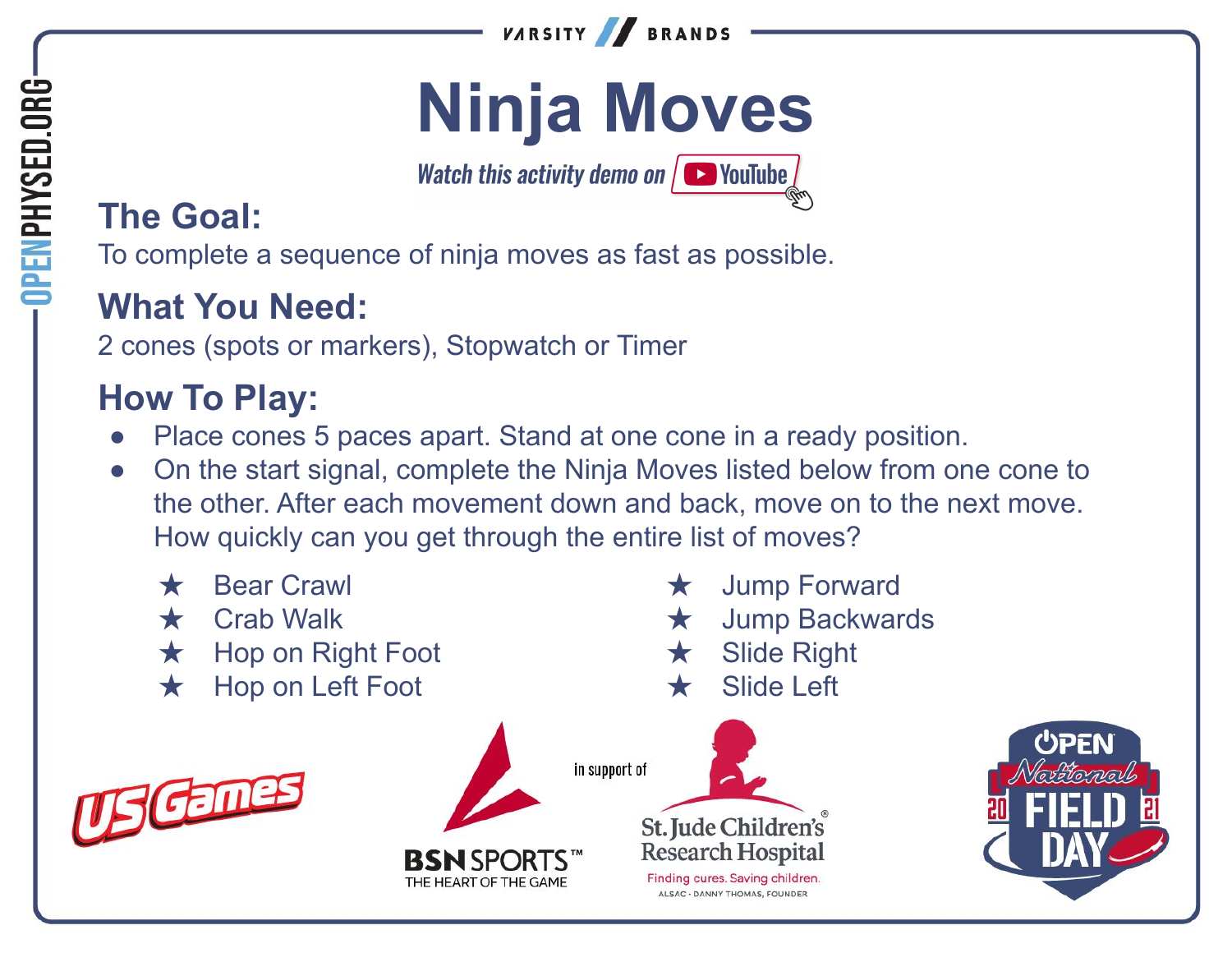

## **Ninja Rescue**

Watch this activity demo on  $\sqrt{ }$  VouTube

### **The Goal:**

OPENPHYSED.ORG

Rescue all 5 cups and return them to safety to score points.

### **What You Need:**

2 spots (or markers), 5 Cups, 2 cones (or chairs), 1 Noodle (or broomstick)

### **How To Play:**

- Place spots 10 paces apart. On the far spot, set 5 cups in a stack.
- Halfway between the spots, balance a noodle across the top of two low cones to create a safe hurdle obstacle.
- Students start on the near spot. This spot represents safety.
- On the start signal, students run, leap over the noodle obstacle, and collect one cup from the far end. On the return, crawl under the noodle obstacle.
- Score 5 points for each cup saved on a clean run. A point is lost if the noodle is knocked down or if there are safety violations assigned by teacher.
- Add your total score after all 5 cups are rescued!